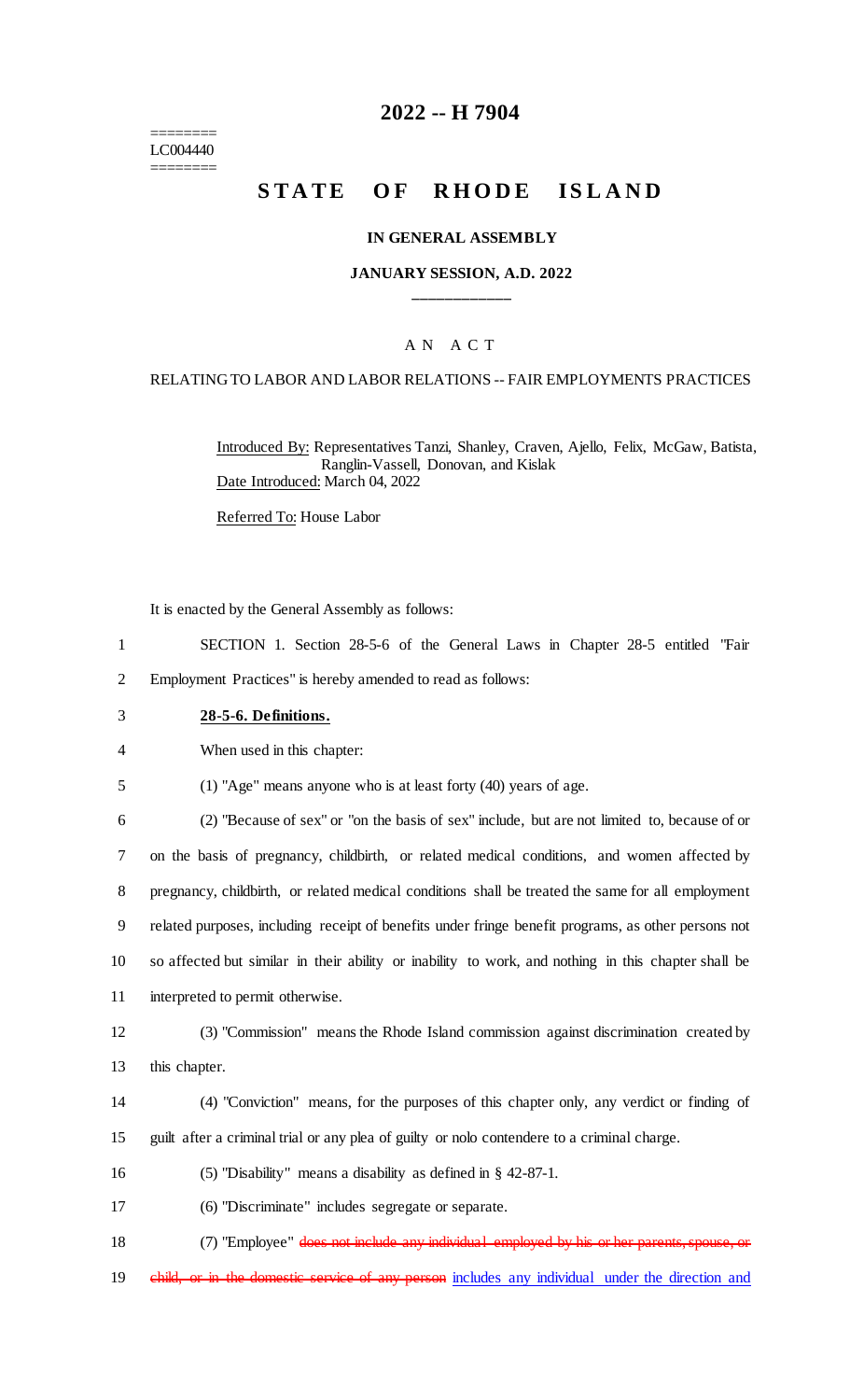control of an employer under any appointment or contract of hire or apprenticeship, express or

implied, oral or written. "Employee" for purposes of this section shall include volunteers and unpaid

interns. "Employee" does not include any individual employed by their parents, by their spouse, or

by their child.

 (8)(i) "Employer" includes the state and all political subdivisions of the state and any 6 person in this state employing  $four (4)$  one or more individuals, and any person acting in the interest of an employer directly or indirectly.

 (ii) Nothing in this subdivision shall be construed to apply to a religious corporation, association, educational institution, or society with respect to the employment of individuals of its religion to perform work connected with the carrying on of its activities.

 (9) "Employment agency" includes any person undertaking with or without compensation to procure opportunities to work, or to procure, recruit, refer, or place employees.

 (10) "Firefighter" means an employee the duties of whose position include work connected with the control and extinguishment of fires or the maintenance and use of firefighting apparatus and equipment, including an employee engaged in this activity who is transferred or promoted to a supervisory or administrative position.

 (11) "Gender identity or expression" includes a person's actual or perceived gender, as well as a person's gender identity, gender-related self image, gender-related appearance, or gender- related expression; whether or not that gender identity, gender-related self image, gender-related appearance, or gender-related expression is different from that traditionally associated with the person's sex at birth.

 (12) "Labor organization" includes any organization which exists for the purpose, in whole or in part, of collective bargaining or of dealing with employers concerning grievances, terms or conditions of employment, or of other mutual aid or protection in relation to employment.

 (13) "Law enforcement officer" means an employee the duties of whose position include investigation, apprehension, or detention of individuals suspected or convicted of offenses against the criminal laws of the state, including an employee engaged in such activity who is transferred or promoted to a supervisory or administrative position. For the purpose of this subdivision, "detention" includes the duties of employees assigned to guard individuals incarcerated in any penal institution.

 (14) "Person" includes one or more individuals, partnerships, associations, organizations, corporations, legal representatives, trustees, trustees in bankruptcy, or receivers.

 (15) "Religion" includes all aspects of religious observance and practice, as well as belief, unless an employer, union, or employment agency demonstrates that it is unable to reasonably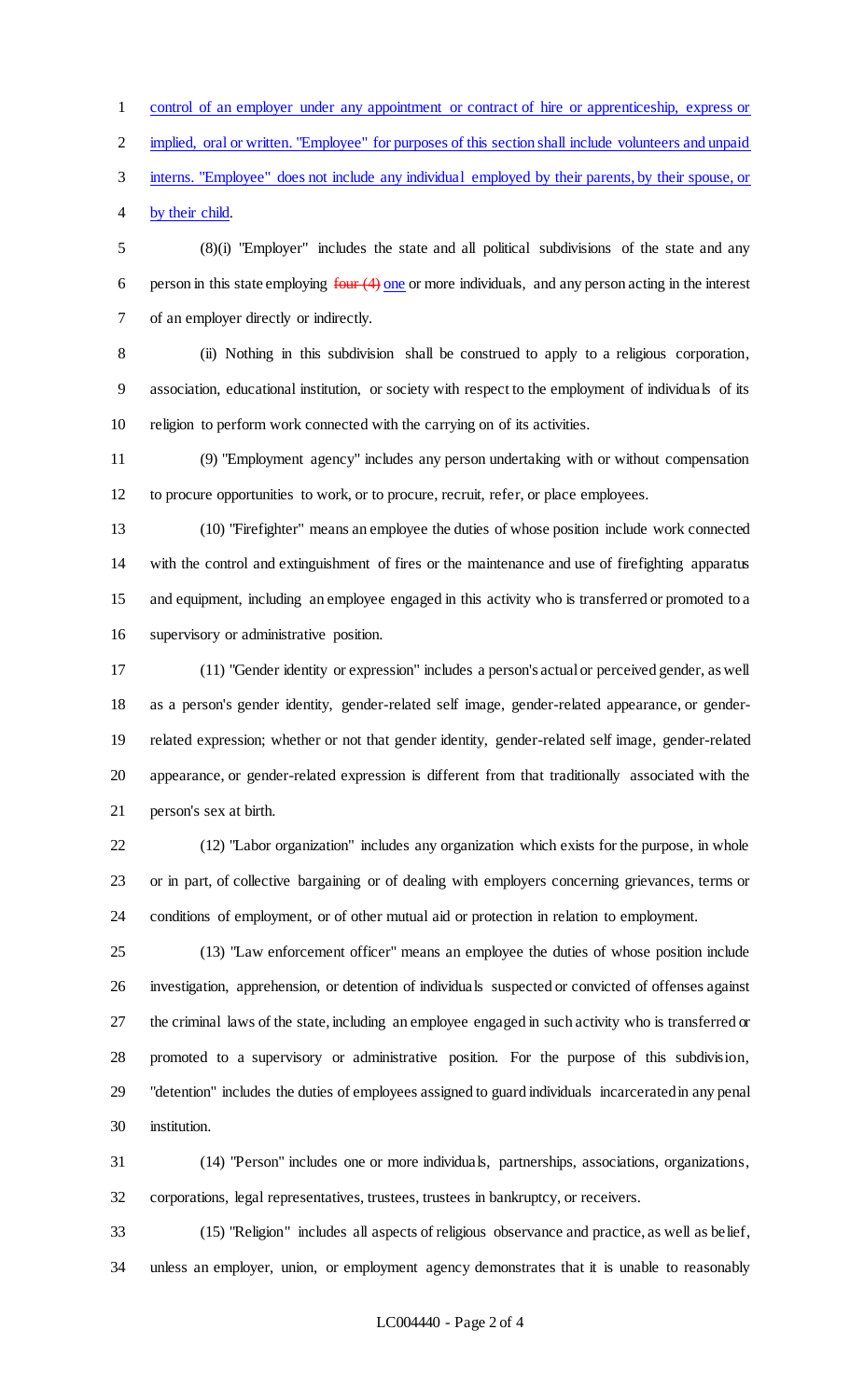- accommodate to an employee's or prospective employee's or union member's religious observance
- or practice without undue hardship on the conduct of its business.
- (16) "Sexual orientation" means having or being perceived as having an orientation for
- heterosexuality, bisexuality, or homosexuality.
- (17) The terms, as used regarding persons with disabilities:
- (i) "Auxiliary aids and services" and "reasonable accommodation" shall have the same meaning as those items are defined in § 42-87-1.1; and
- (ii) "Hardship" means an "undue hardship" as defined in § 42-87-1.1.
- SECTION 2. This act shall take effect upon passage.

======== LC004440 ========